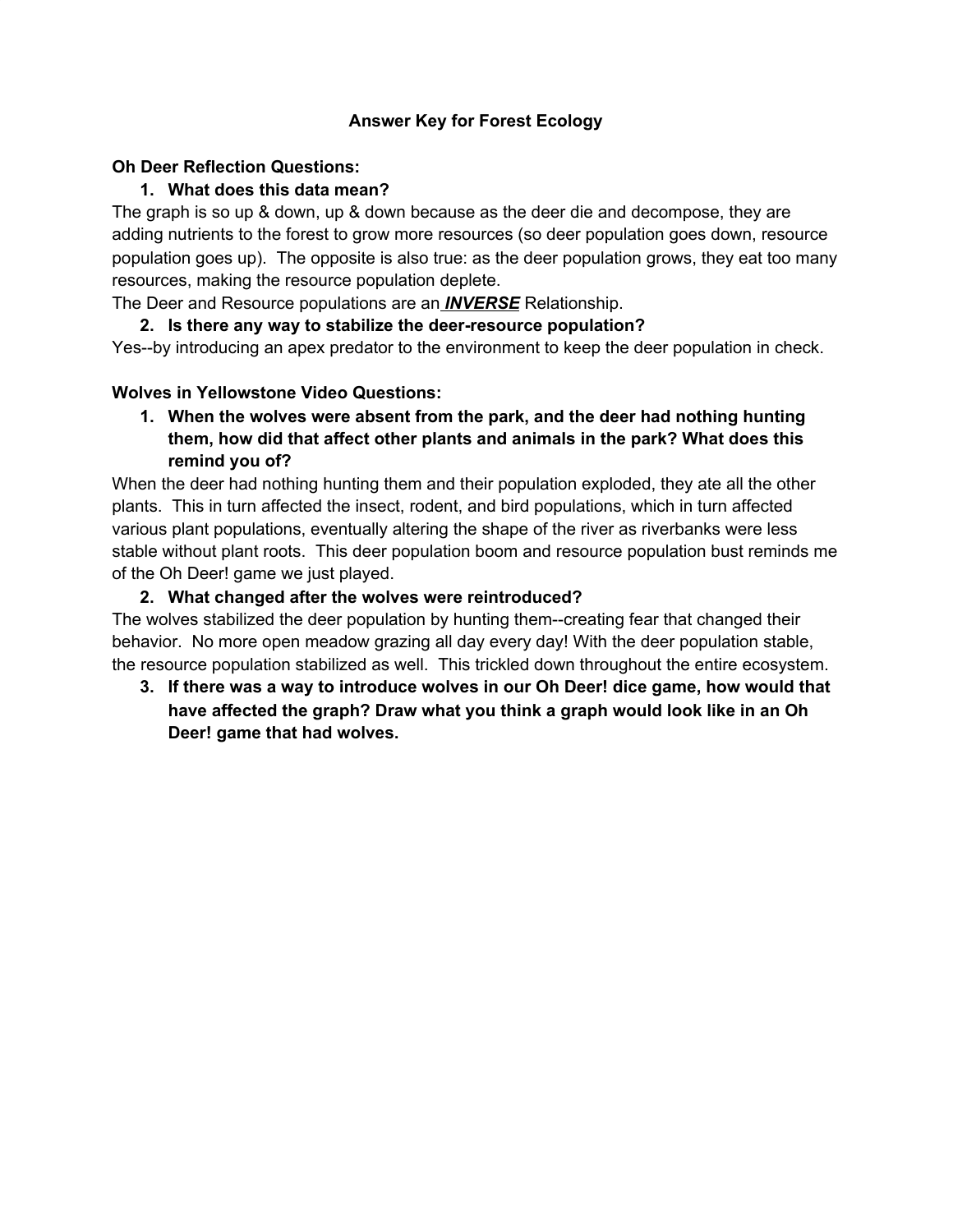# Oh Deerl



If wolves entered our ecosystem they would stabilize the deer (and therefore the resource) population. Note that these populations wouldn't be completely without change, those changes would simply be much smaller and not on a scale that would completely disrupt an ecosystem.

#### **4. The narrator of the video says this event was a "Trophic Cascade." Describe this term in your own words.**

A Trophic Cascade is when a change in a population has an effect that is felt through every other level and layer of an ecosystem.

#### **The Lorax**

Answers will vary, these questions are meant to probe discussion and thought about the ODS lessons and the environment.

# **Section 1-**

- 1.) Is the truffula forest healthy?
	- a.) Yes because the trees are healthy and lots of animals live there
	- b.) Kind of No because there's not a lot of plant diversity
- 2.) Possible answers include:
	- a.) It's not bad to cut one tree. The Lorax shouldn't be mad because using resources isn't bad.
	- b.) It's not bad to cut one tree. He shouldn't be mad because everything dies eventually and clearing one species could make room for another